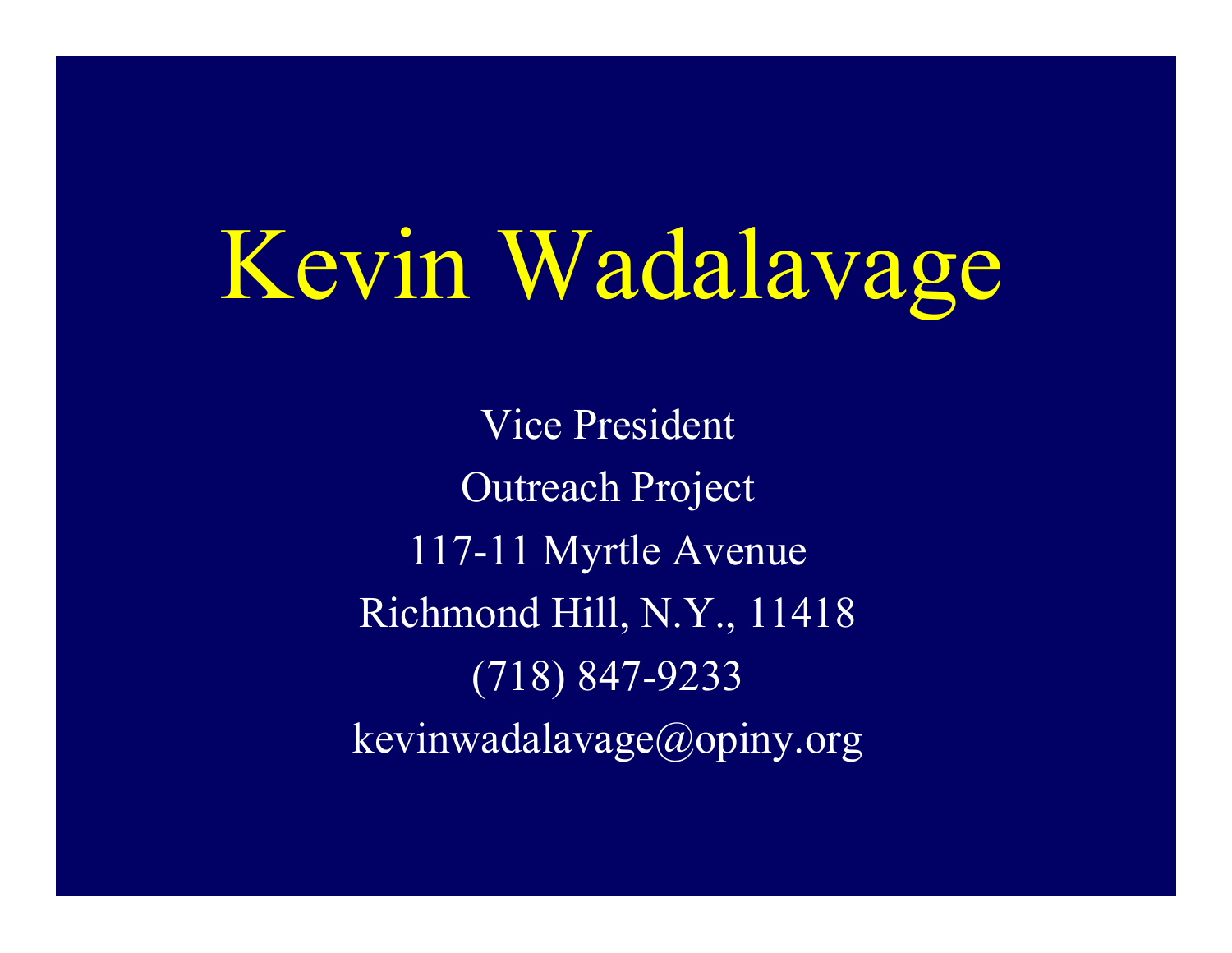### **Craving, and it's management, has been an ongoing issue in treatment**

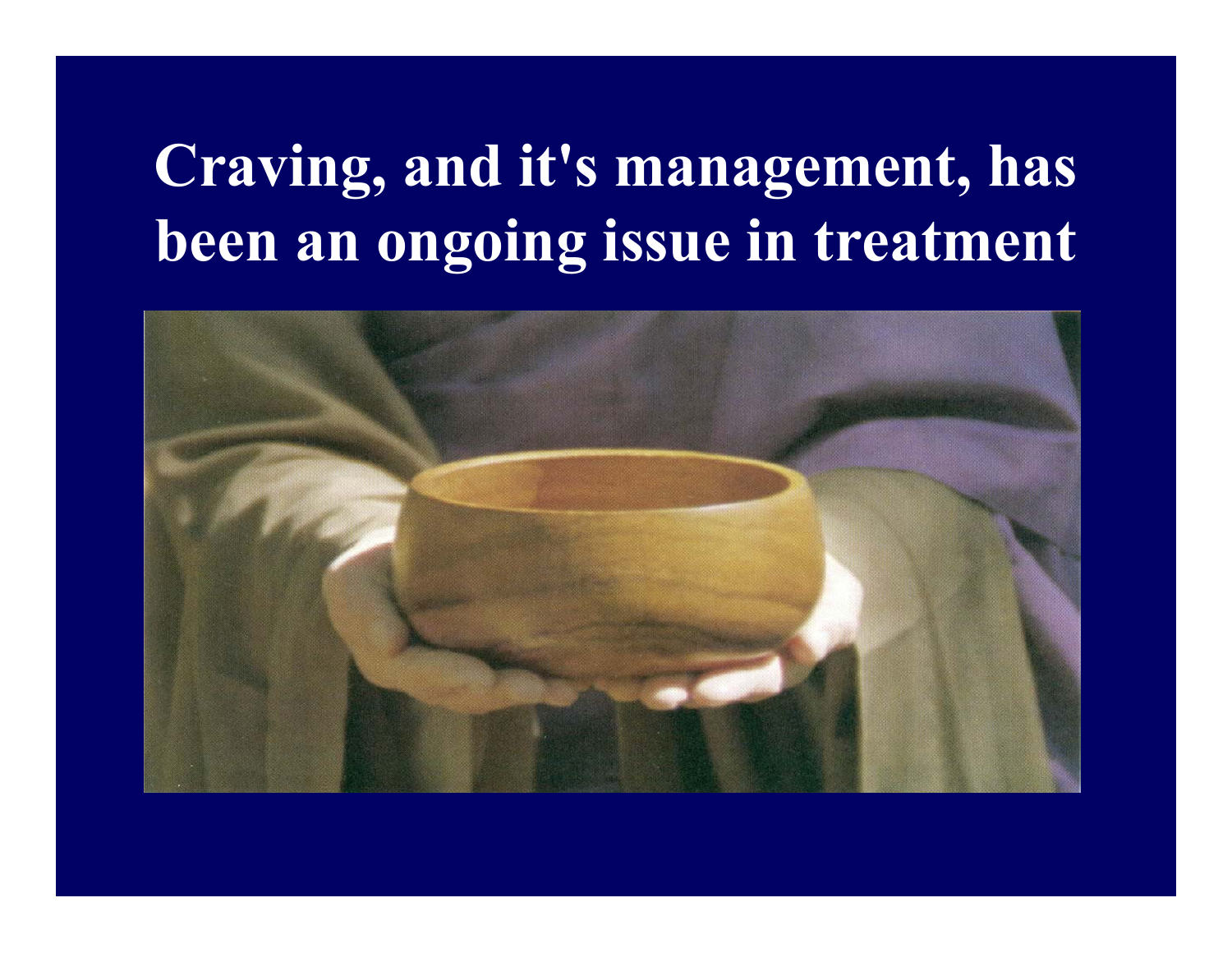## **This isn't just about "willpower", Hello: limbic system? amygdala?**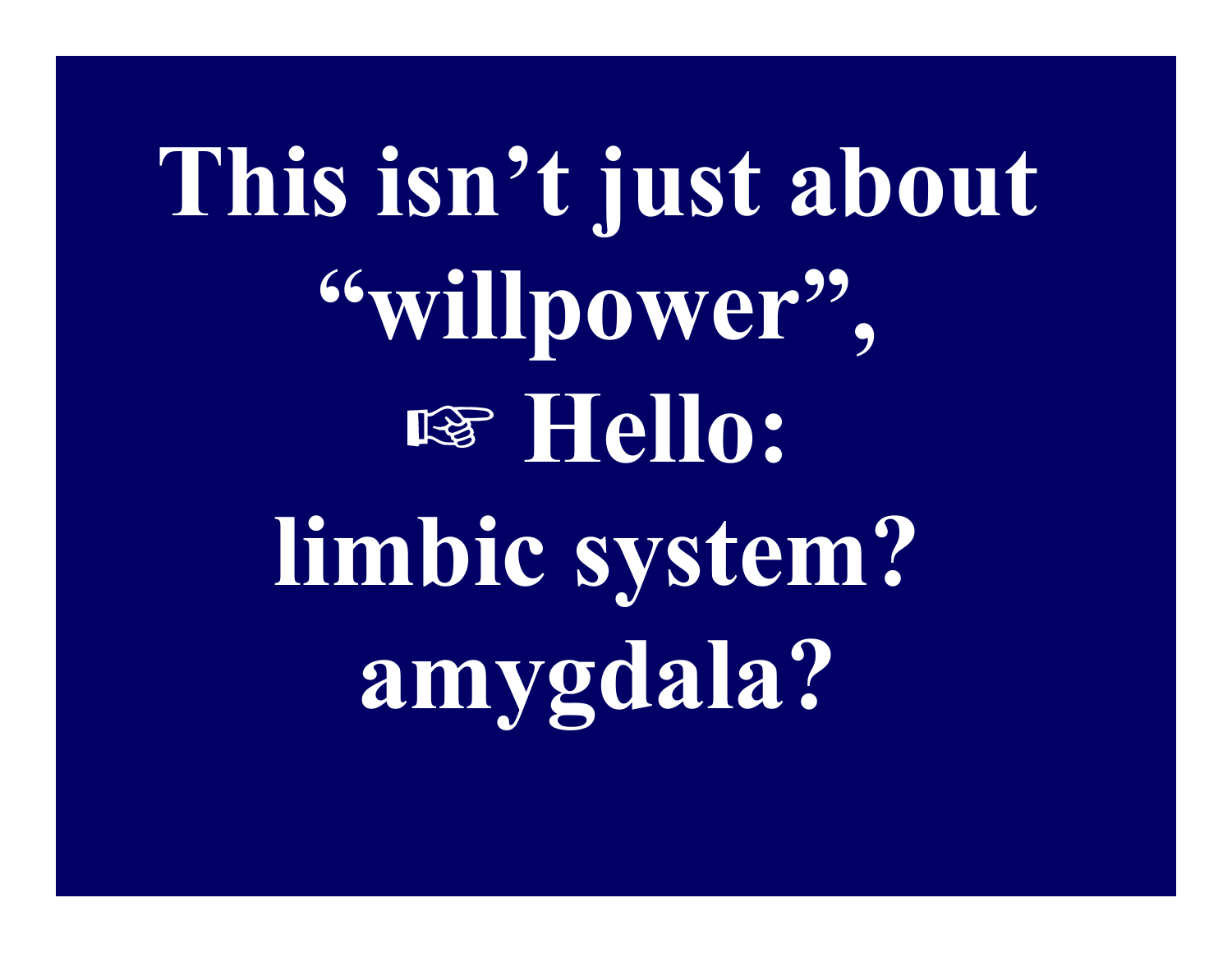Support for the **"management" perspective in looking at addiction**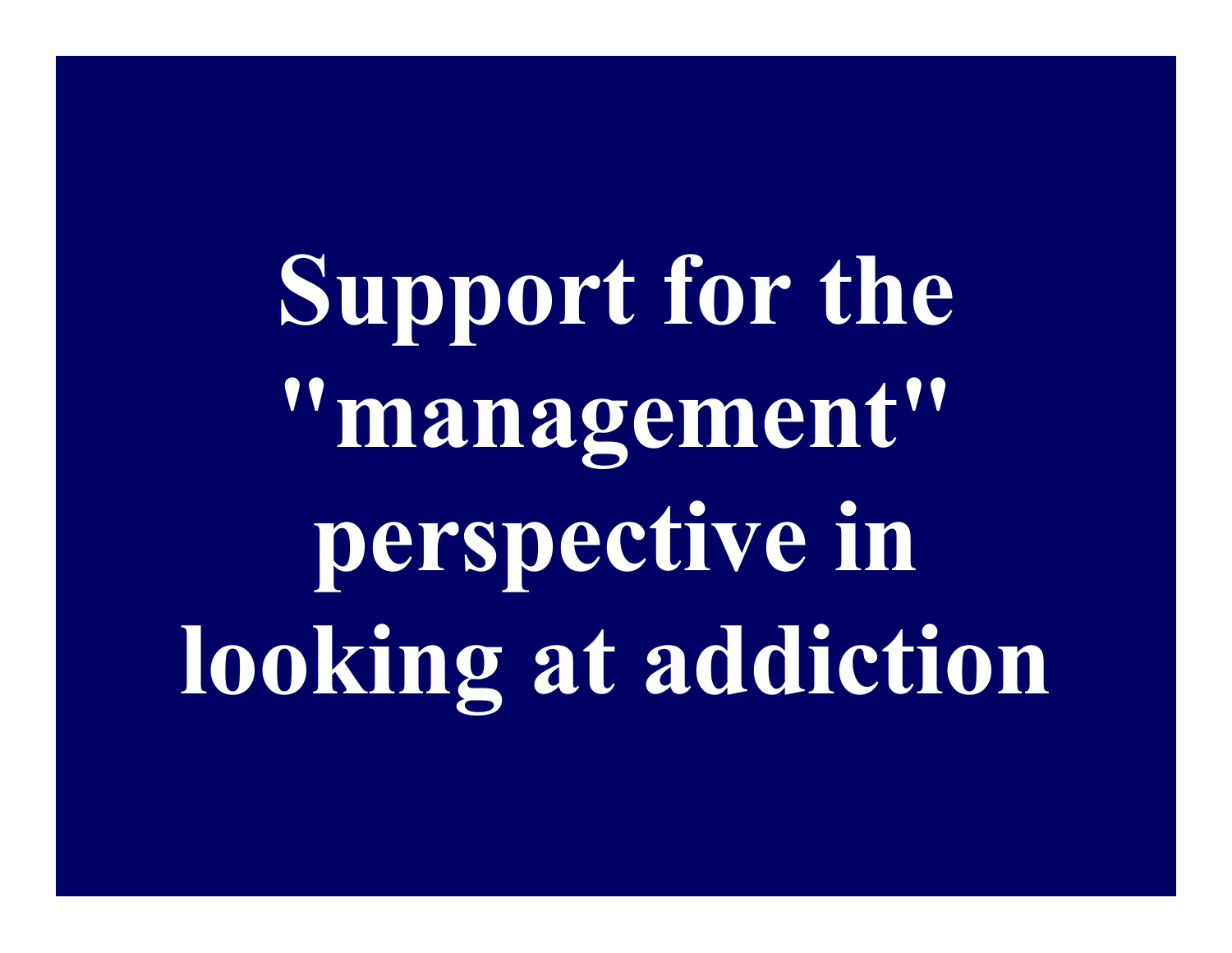**In early treatment, focus has often needed to be on managing cravings**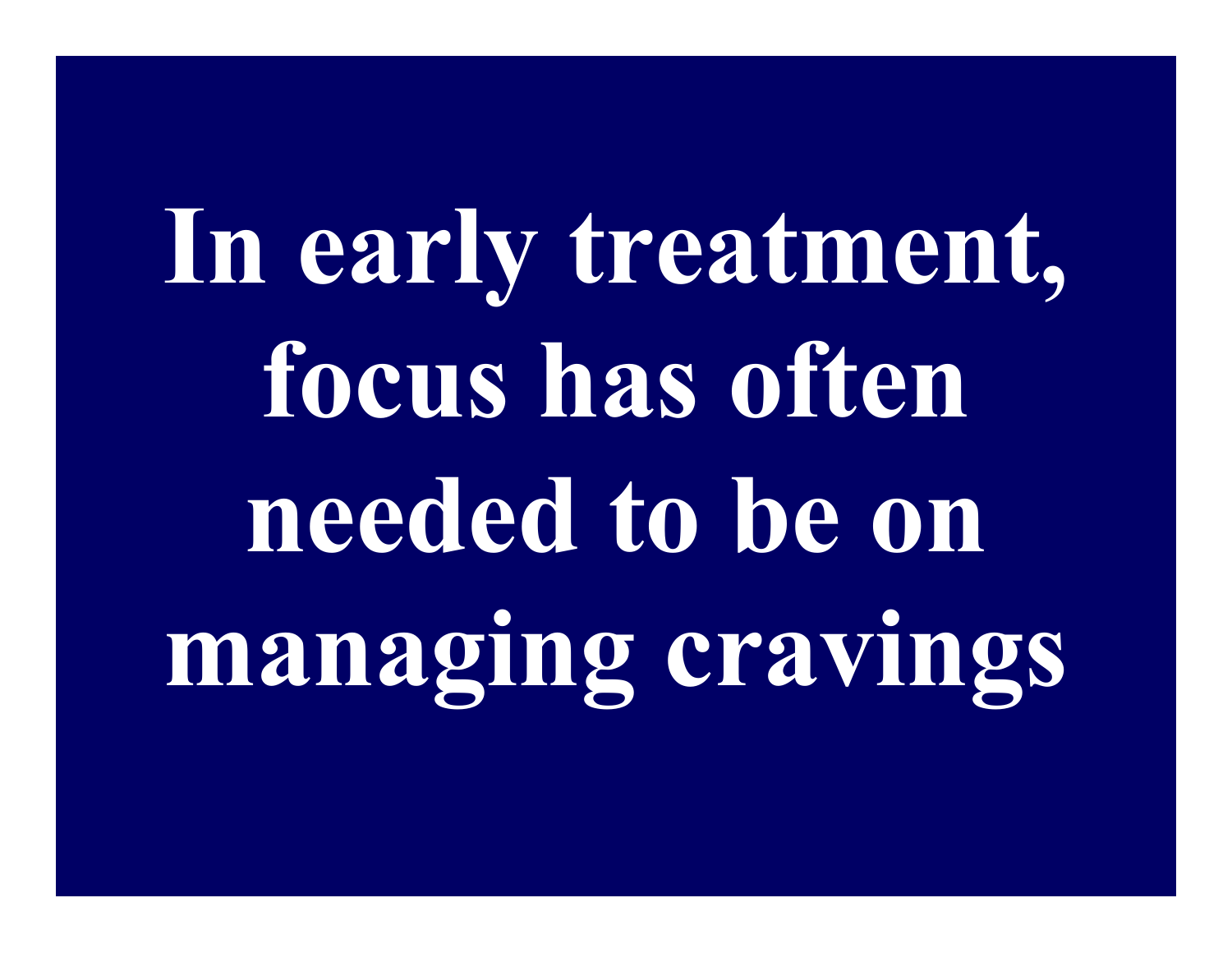**Identify the feelings of craving, and then employ strategies to "deactivate" them.**

 $\bullet$ • Normalize craving as part of a process. Don't panic if you have craving.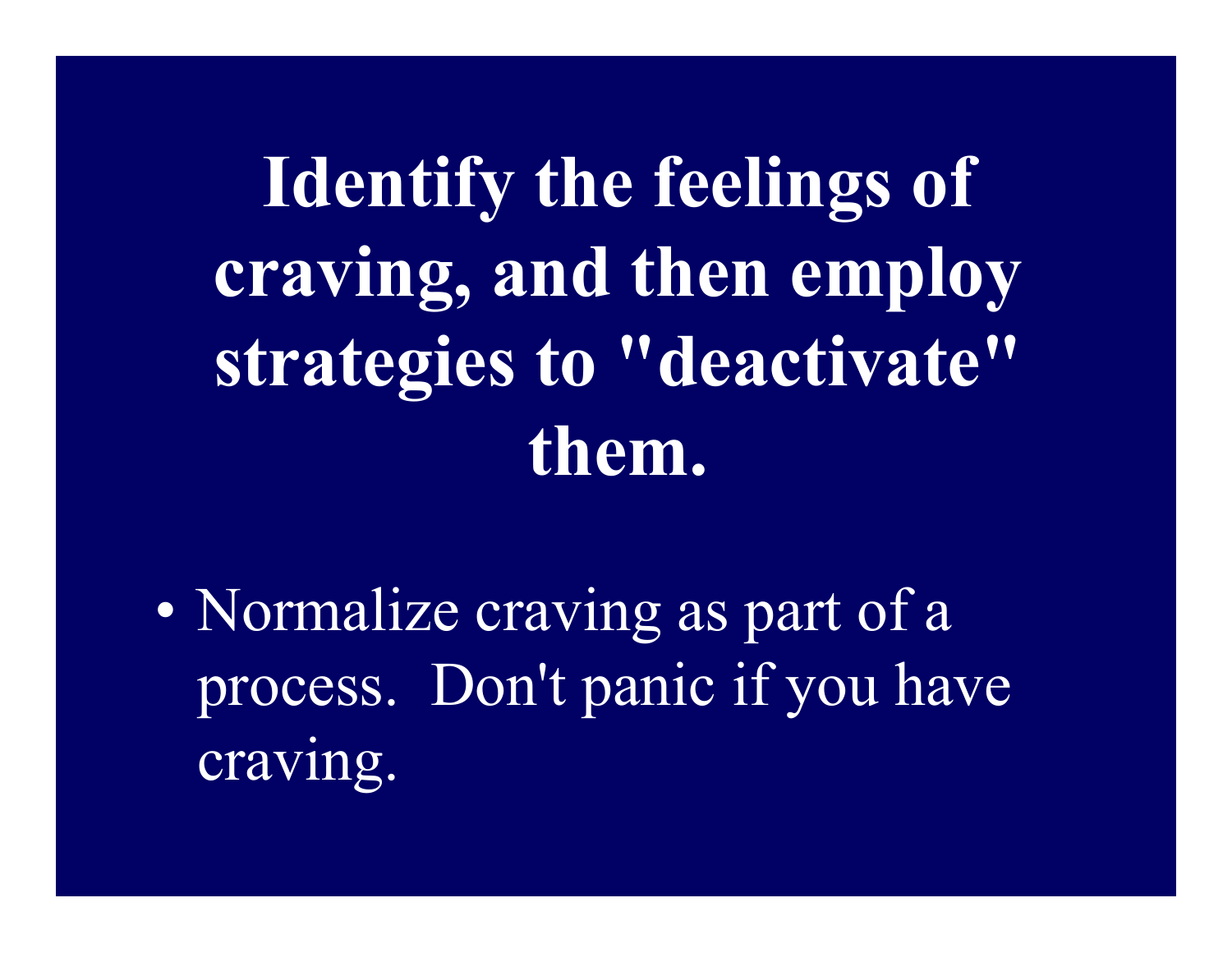What does a craving feel and "sound" like?

 $\bullet$ In:

> the body mood and emotions behavior self talk –overall outlook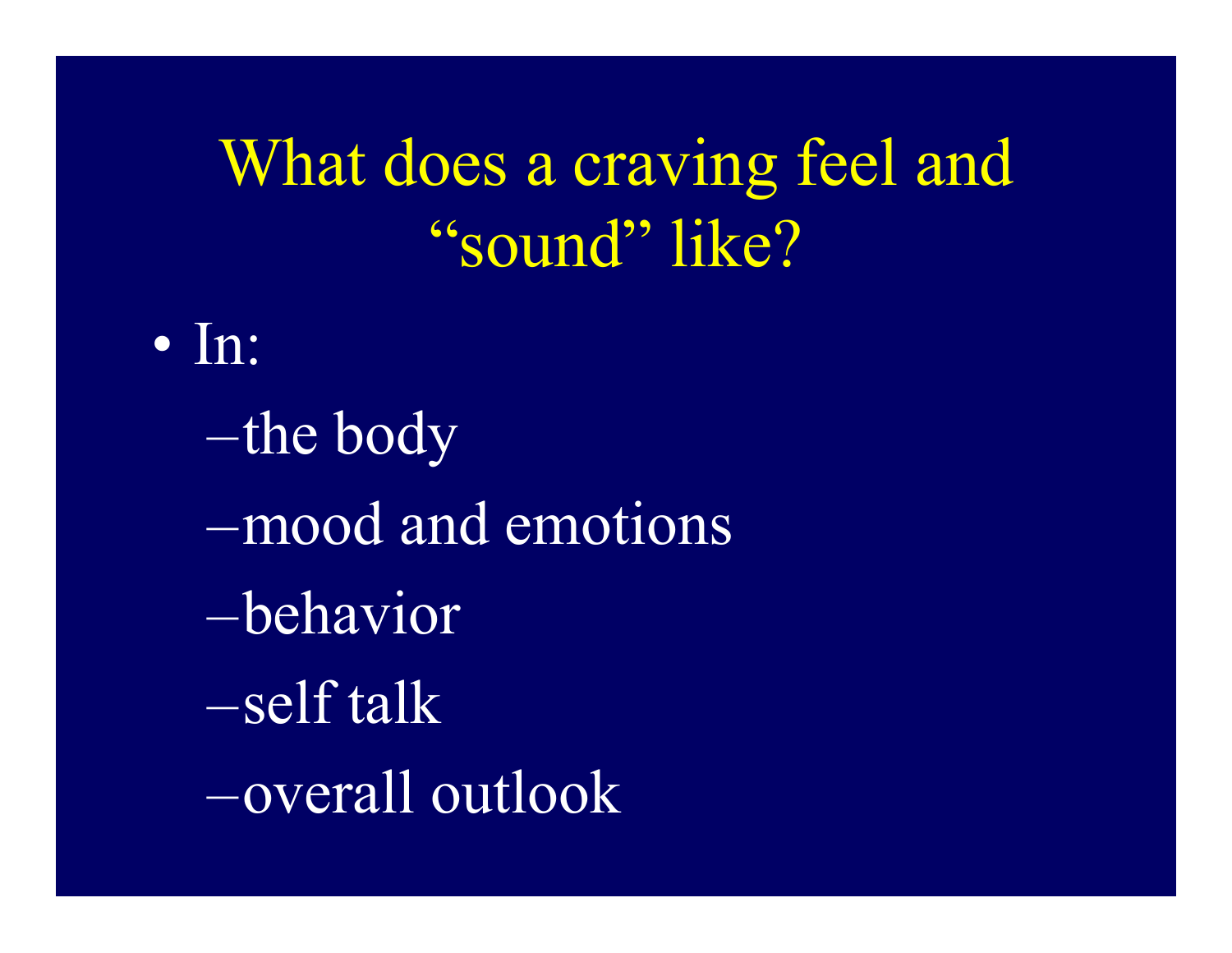•Don't ignore a mild craving, waiting to see if it becomes a major one.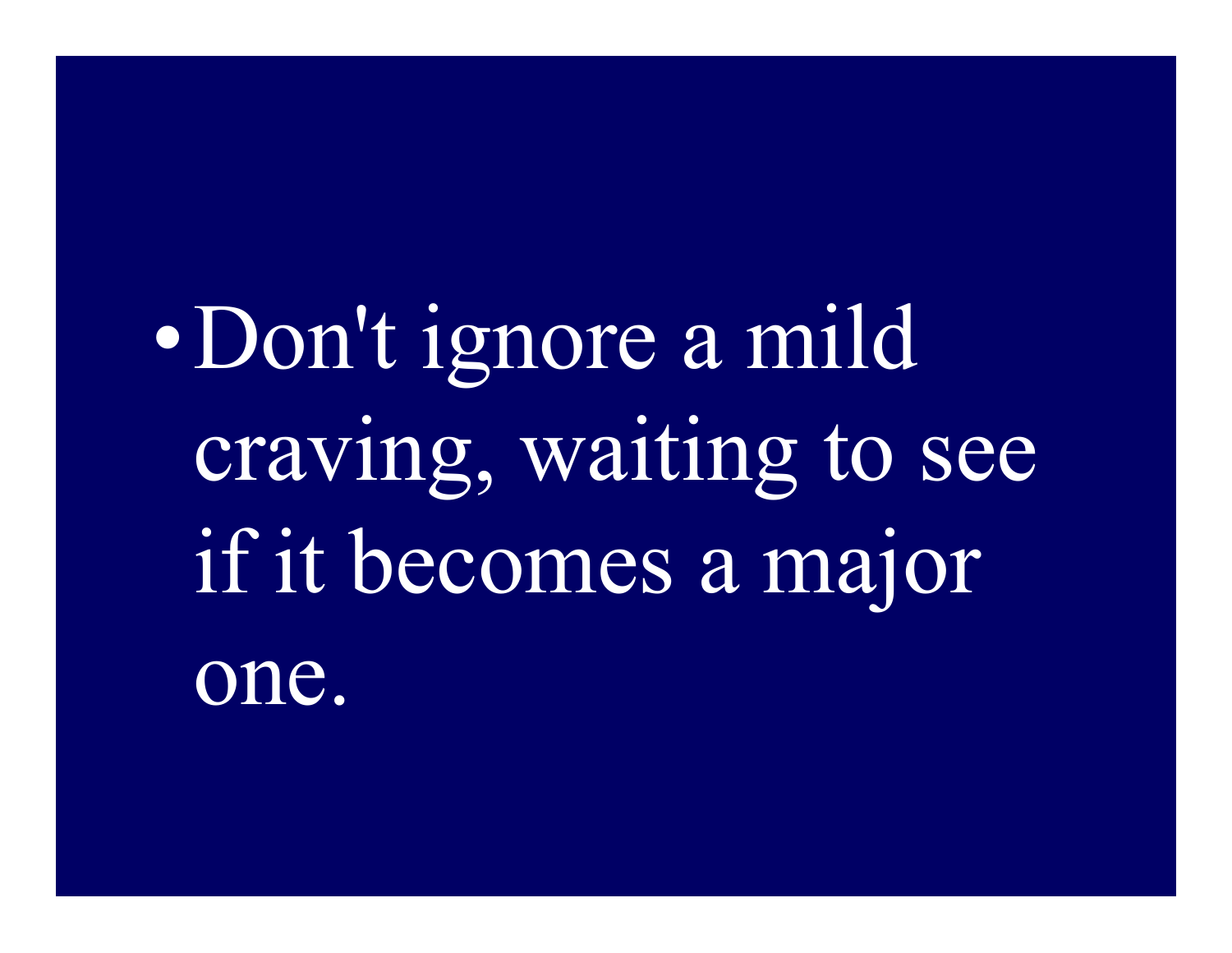- $\bullet$  Break your state!
	- –Change your environment
	- –Reaching out to others
	- –Challenging euphoric recall: "Walk it through", ugly reminders, thought stopping, etc.
- $\bullet$  Exercise, improvements in diet, adequate rest, stress management activities, etc.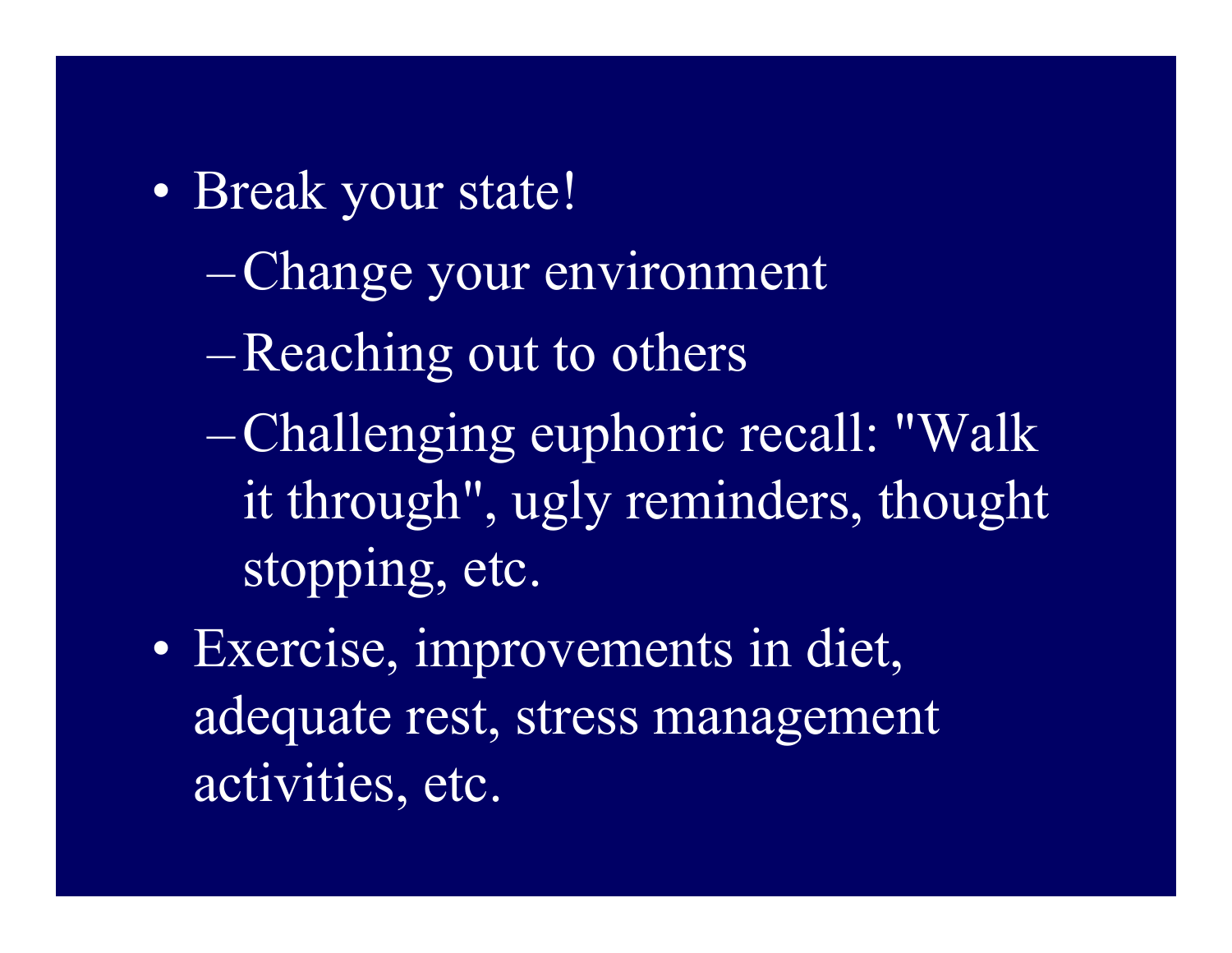## But, is that enough?

 $\bullet$ • If cues  $\rightarrow$  craving, does *cue managemen<sup>t</sup>* take on a larger focus?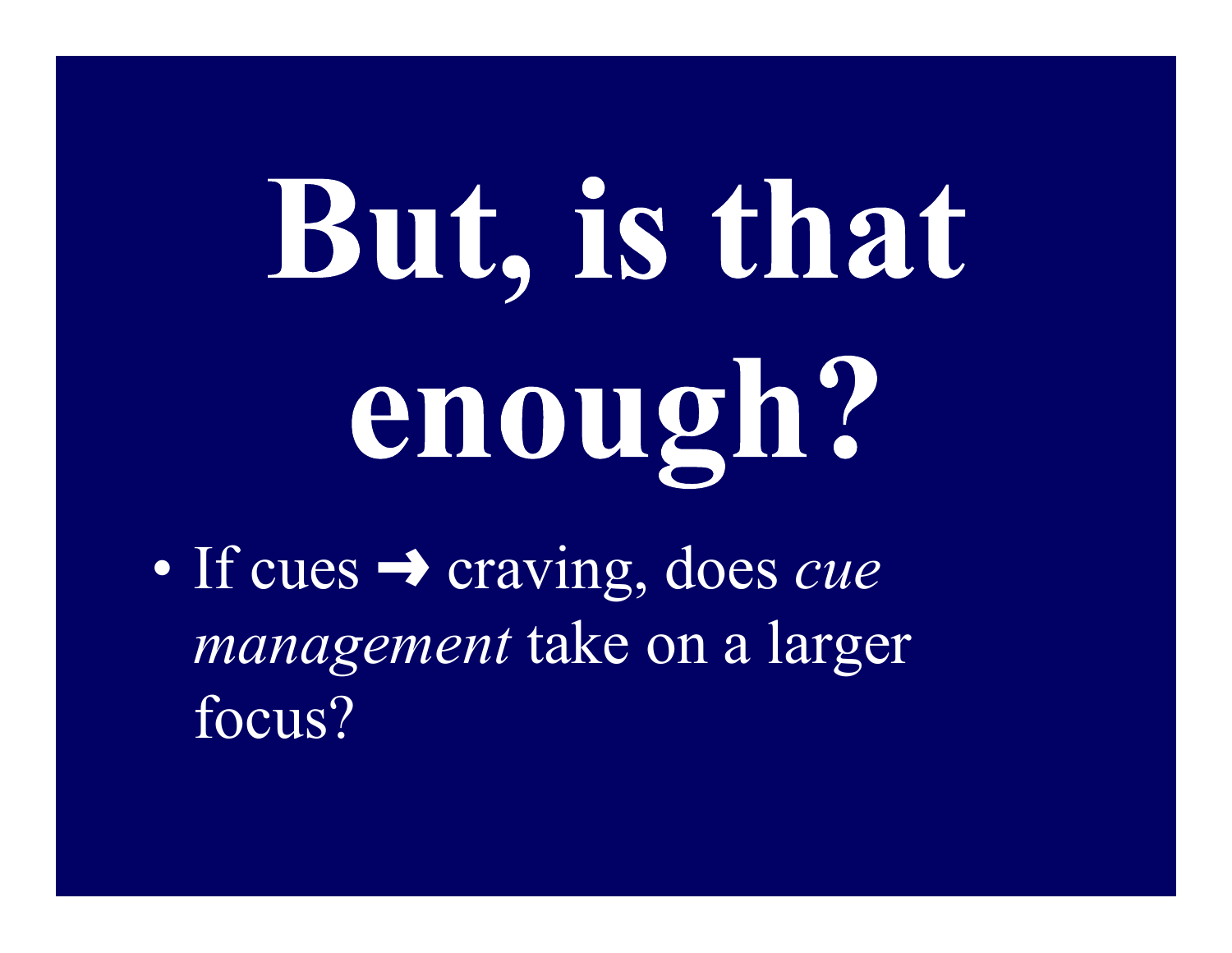•Identification of cues: –"People, Places & Things" –Avoidance of "war stories" –Tools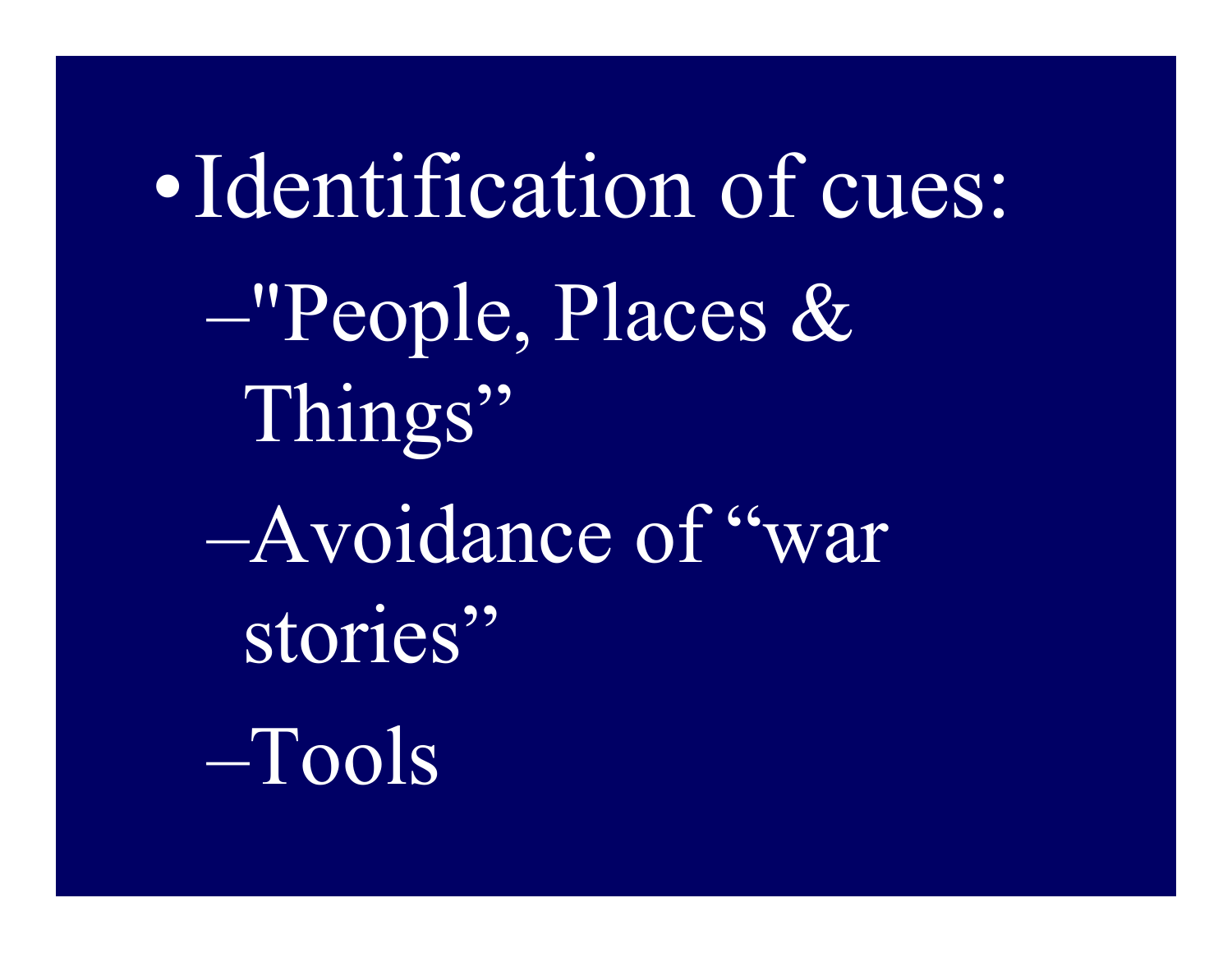–Review profile of previous use situations –Relapse analysis –Relapse fantasy –etc.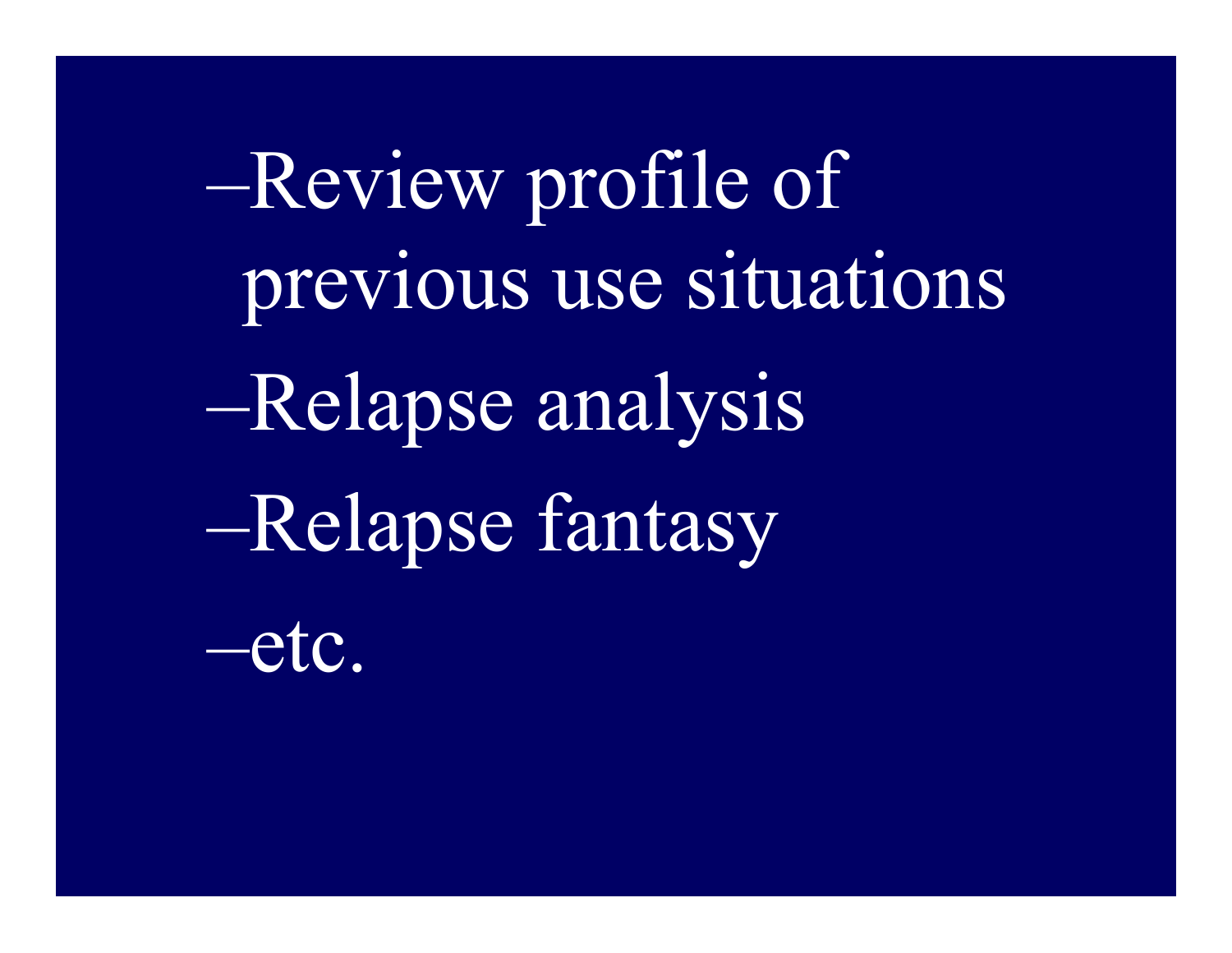What is "relapse prevention" vs. "early treatment"?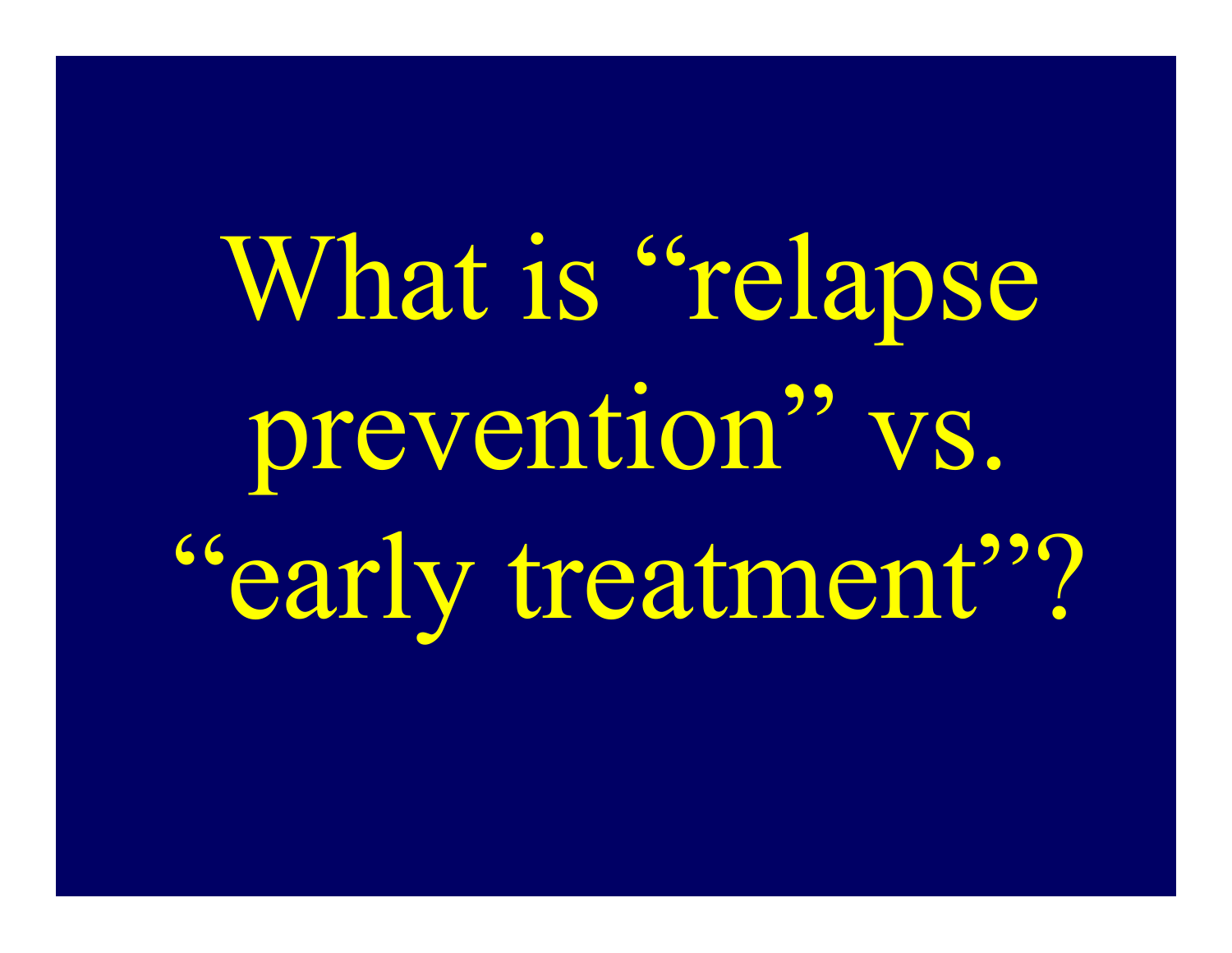If some people have impaired decision-making capacity, how do we address this?

- "Stop and think!"-type interventions?
- Consult with others in order to "step outside yourself"?
- "Problem solving" or "Decision making" skillstype interventions?
- Medications?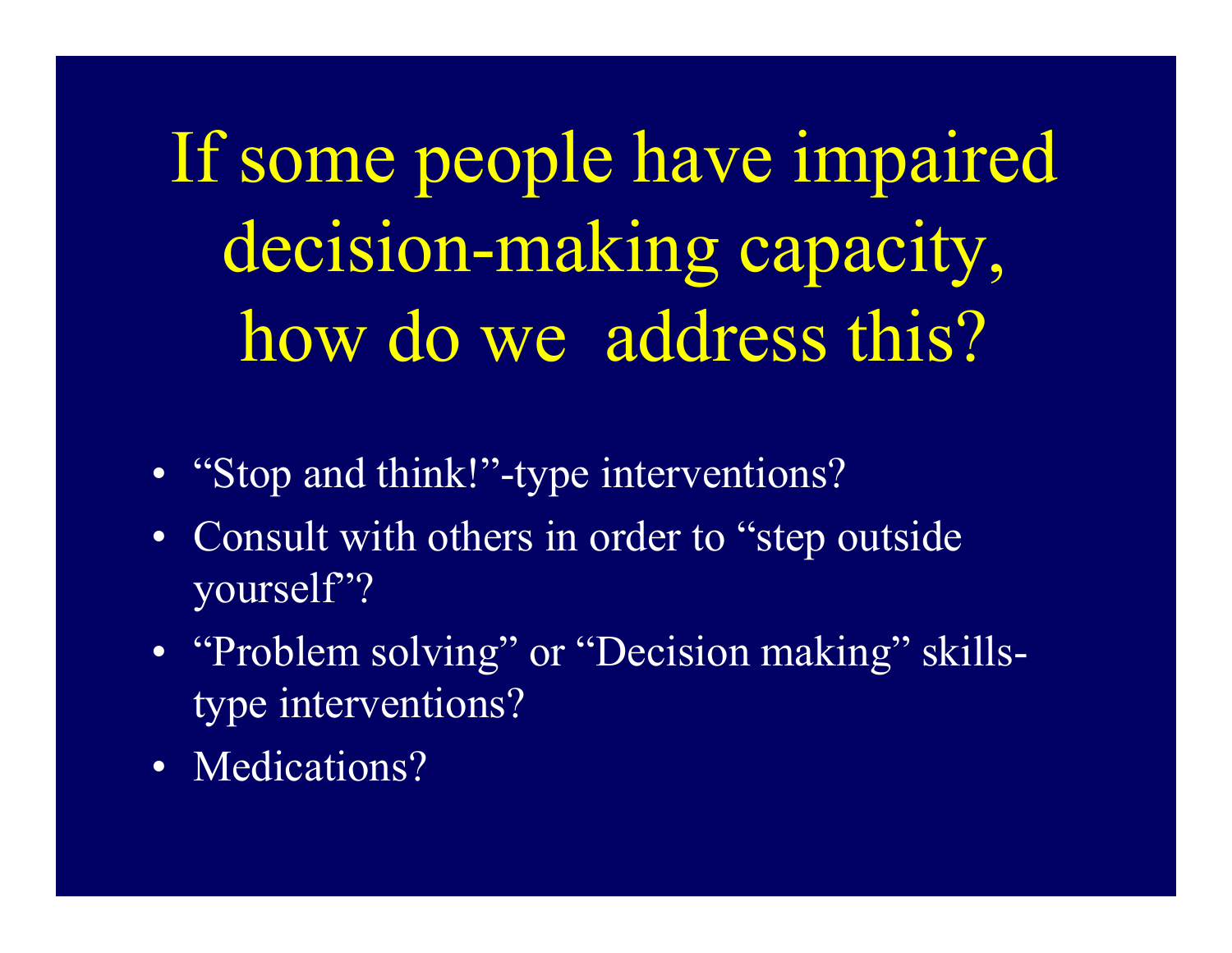# Some

## ISSUes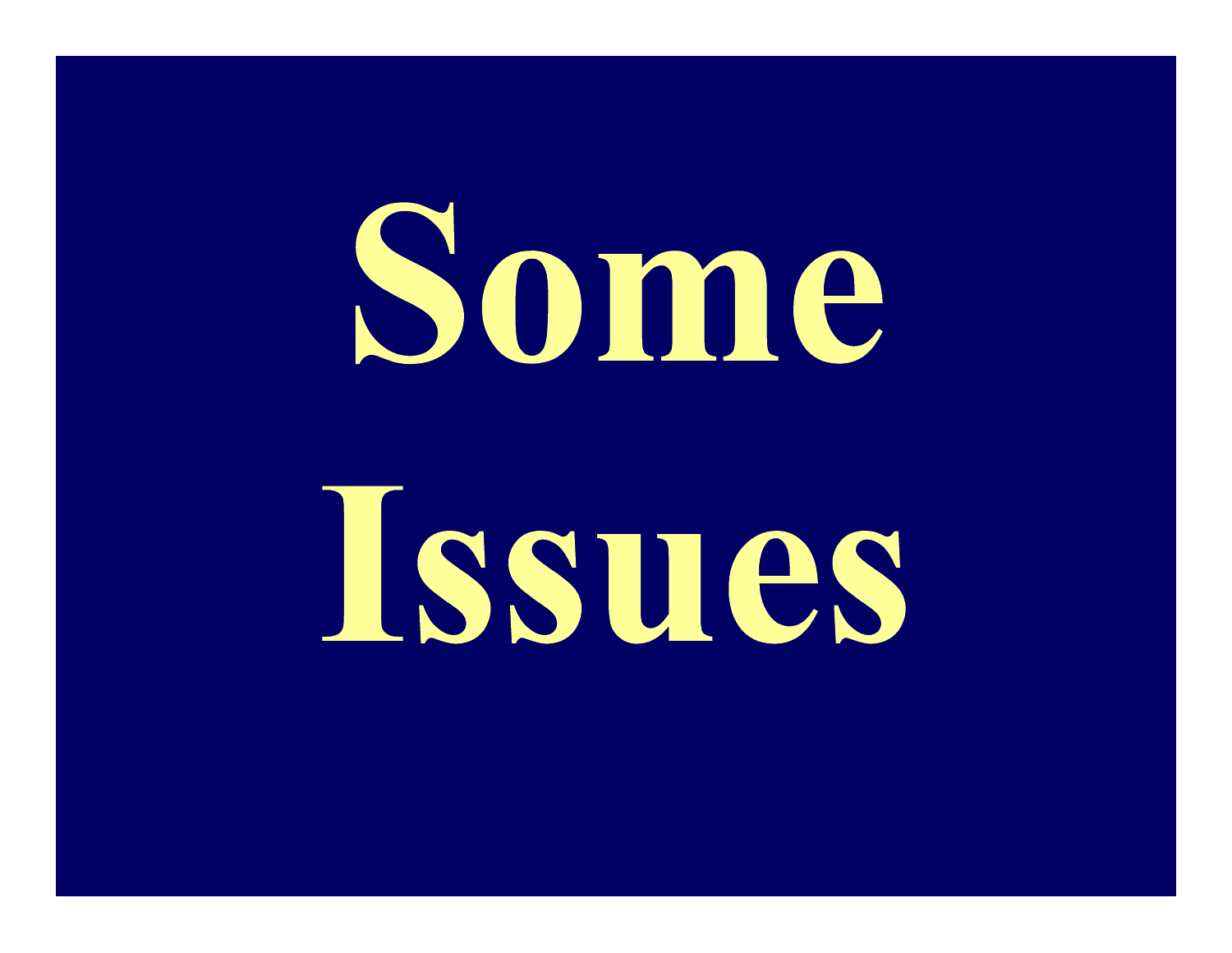### **Who craves more or less?**

- $\bullet$ • certain drugs or drug combinations?
- $\bullet$ age, gender, etc. differences?
- $\bullet$ • use profile (frequency, concentration levels)?
- $\bullet$ • bigger issue in the detoxification unit than the DWI class?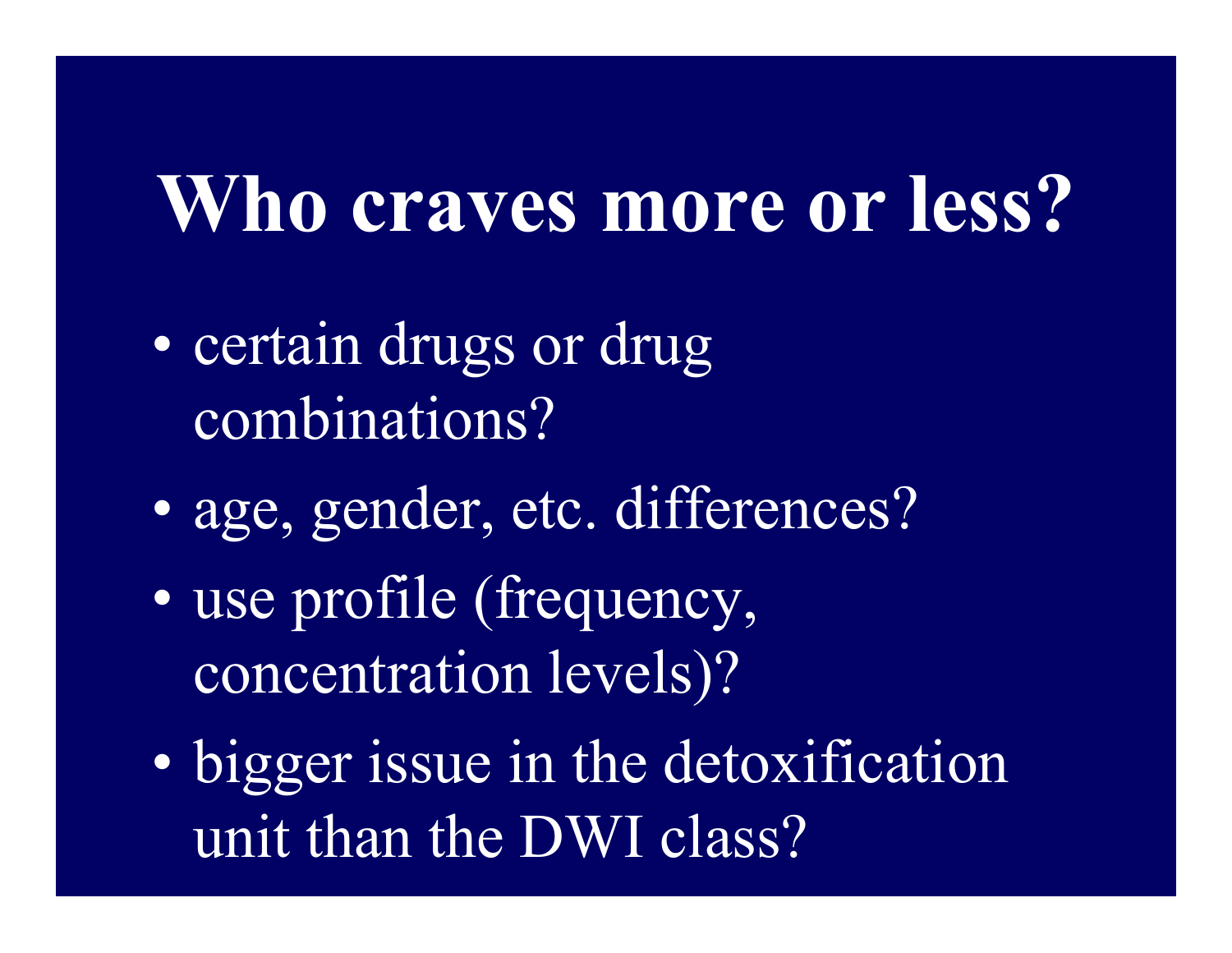**Are certain harm reduction strategies less likely to work with brain-based craving?**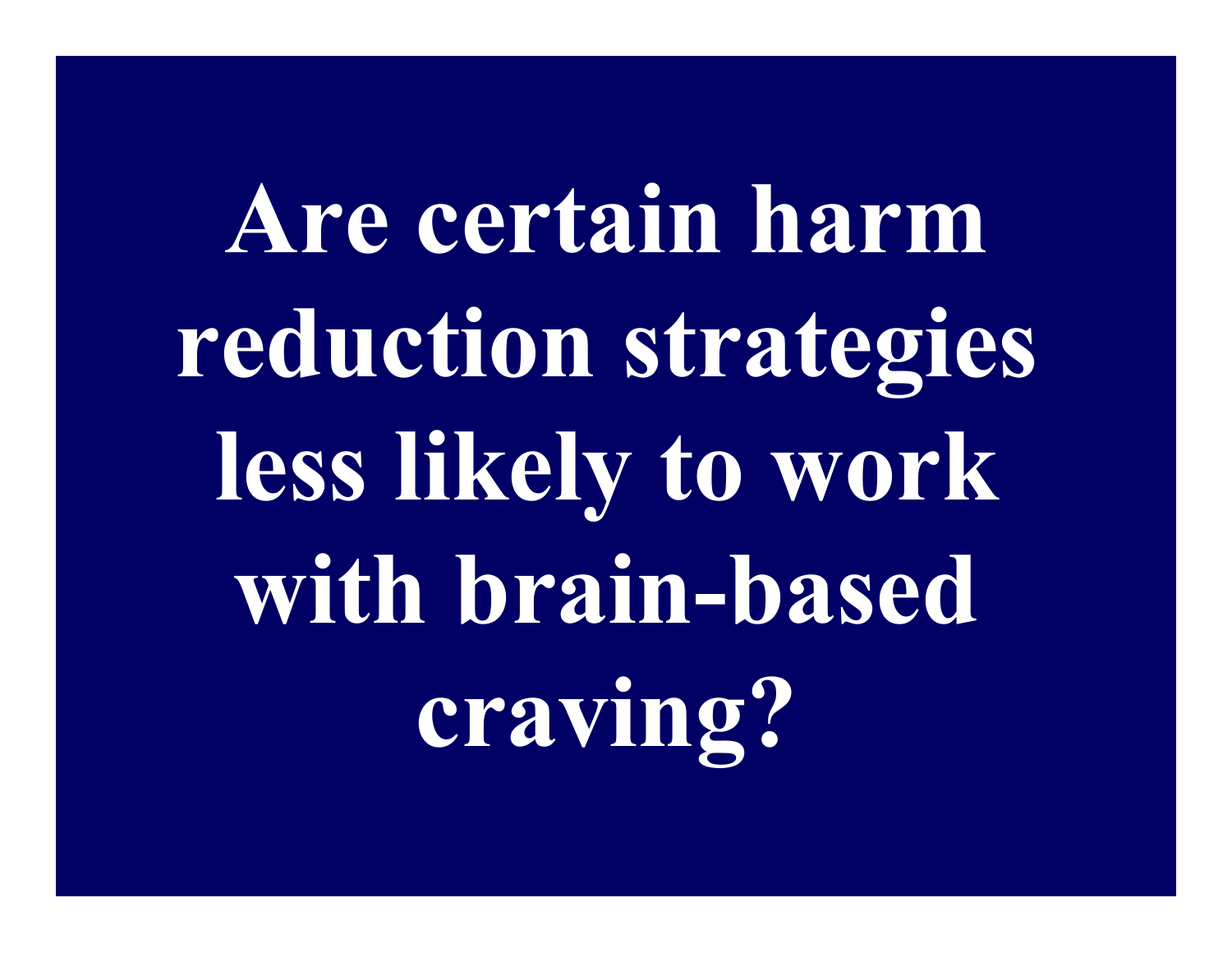How to train clinicians and clients on craving?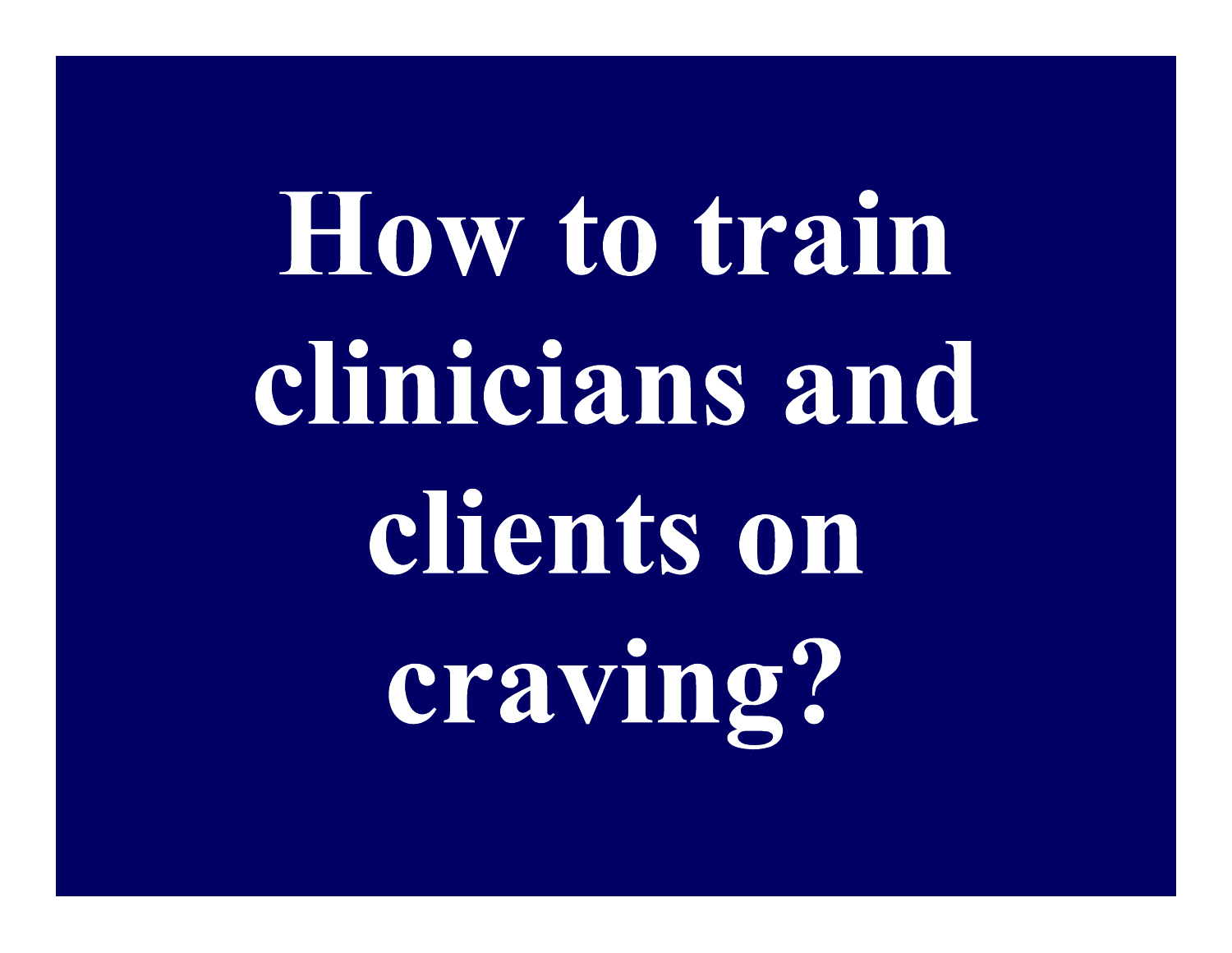